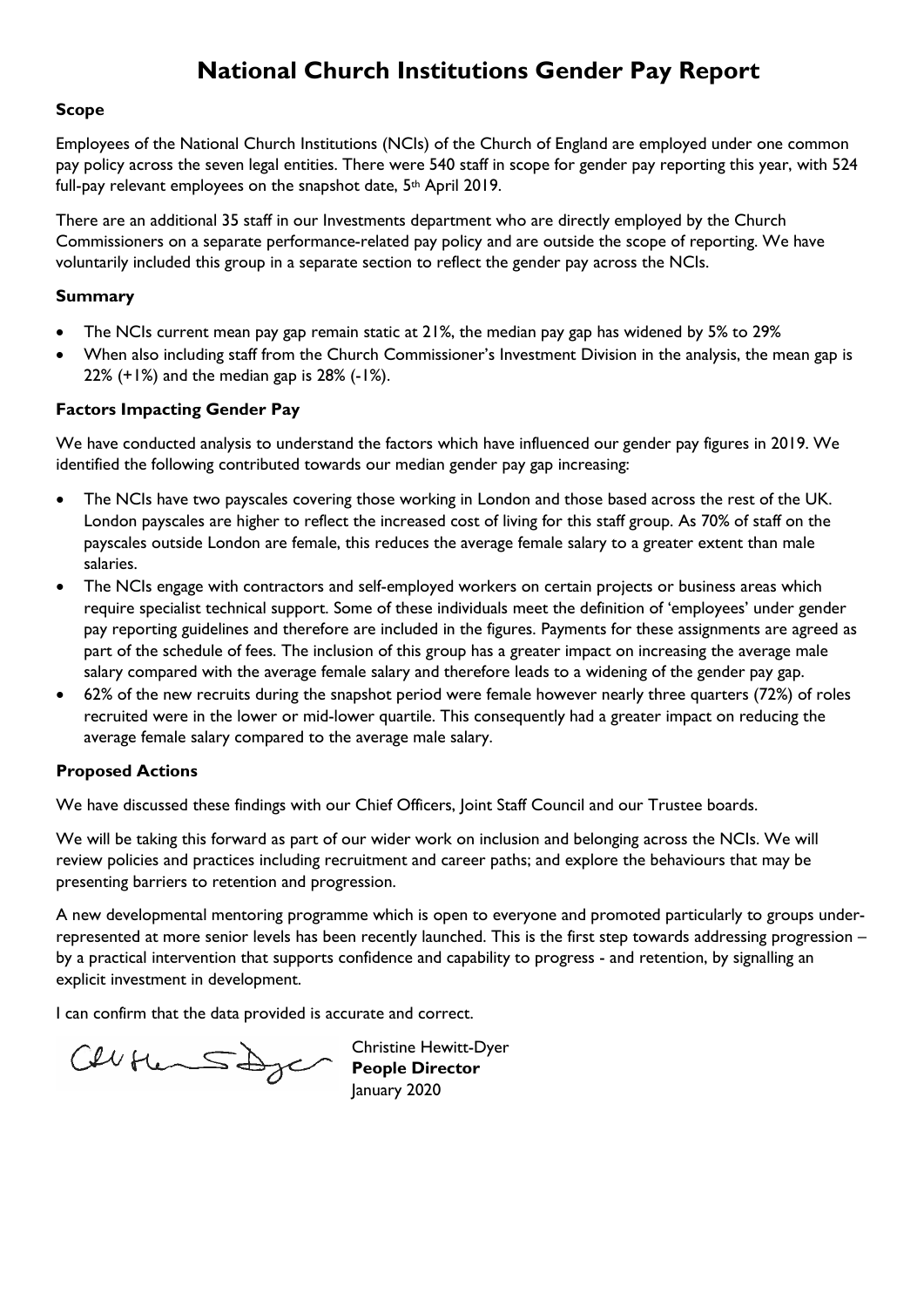# **NCI Staff**

This section covers 540 staff employed on the joint employment framework covering seven legal entities. At the snapshot date, 524 were full-pay relevant employees.

## Gender Pay Gap

- The mean salary for males is £52,270 and for females is £41,088. The difference of £11,182 equates to 21% in favour of males and is the same as the previous two years.
- The median salary for males is £47,277 and for females is £33,463. The difference of £13,814 equates to 29% in favour of males, a 5% increase from 2018.



#### **Gender Pay Gap Comparison**

## Representation

- 56% of the NCIs current workforce is female
- Female representation in the upper quartile increased by 2% from 2018
- We continue to see a large proportion of females in the lower and mid-lower quartiles, this subsequently impacts on the average pay for females being lower than males



## Bonus Pay

The NCIs do not operate a performance pay or bonus system but have the discretion, in very exceptional cases, to mark the completion of a particularly demanding project with the award of a one off non-consolidated, nonpensionable special payment in recognition of an outstanding piece of work. In the reporting period three individuals (two females, one male) were awarded a one-off payment resulting in median and mean bonus pay percentages of 85% in favour of males. The proportion of males receiving a bonus is 0.4% and for females is 0.7%.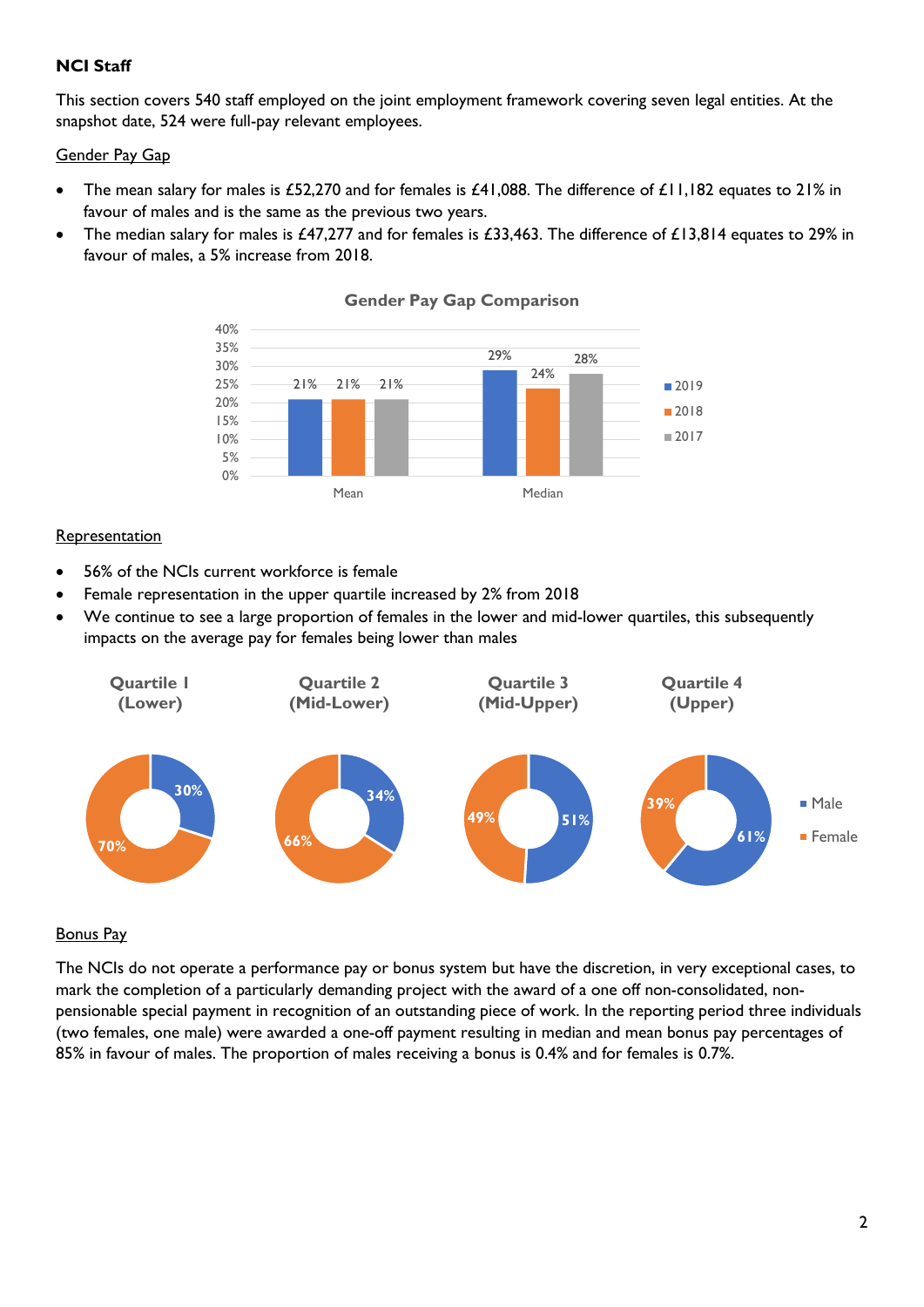# **NCI Staff & Investment Division of Church Commissioners**

This section provides analysis of those employed under the joint employment framework alongside those directly employed by the Investment on the separate pay arrangements. In total there were 576 employees on the snapshot date, with 559 full-pay relevant employees. We are reporting this information voluntarily and figures on this page will not be uploaded to the Government's portal.

# Gender Pay Gap

- The NCIs mean gender pay gap is 22% whilst the median pay gap is 28%.
- The mean salary for males is £55,507 and for females is £43,114. The difference of £12,393 equates to 22% in favour of males.
- The median salary for males is £49,129 and for females is £35,402. The difference of £13,728 equates to 28% in favour of males.

# **Representation**

- 55% of the entire workforce are female.
- The majority of investment staff are in the mid-upper and upper quartiles, their inclusion increases the male representation slightly.



# Bonus Information

- Staff in the Investment Division operate under a specific incentive scheme designed to reward outperformance of the Church Commissioner's investment target.
- The table right displays the total bonus information, 27 out of the 30 bonuses awarded were to staff in the Investment Division
- A number of bonuses in scope reflect payments awarded through the Long Term Incentive Plan (LTIP) where a proportion of bonus is retained and paid out over subsequent years.

|                      | <b>Male</b> | <b>Female</b> |
|----------------------|-------------|---------------|
| <b>Overall Total</b> | 256         | 320           |
| No. Received Bonus   | 20          | 10            |
| % Received Bonus     | 8%          | 3%            |
| Bonus Pay (Mean)     | £44,544     | £22,263       |
| Bonus Gap (Mean)     | 50%         |               |
| Bonus Pay (Median)   | £8,450      | £2,875        |
| Bonus Gap (Median)   | 66%         |               |